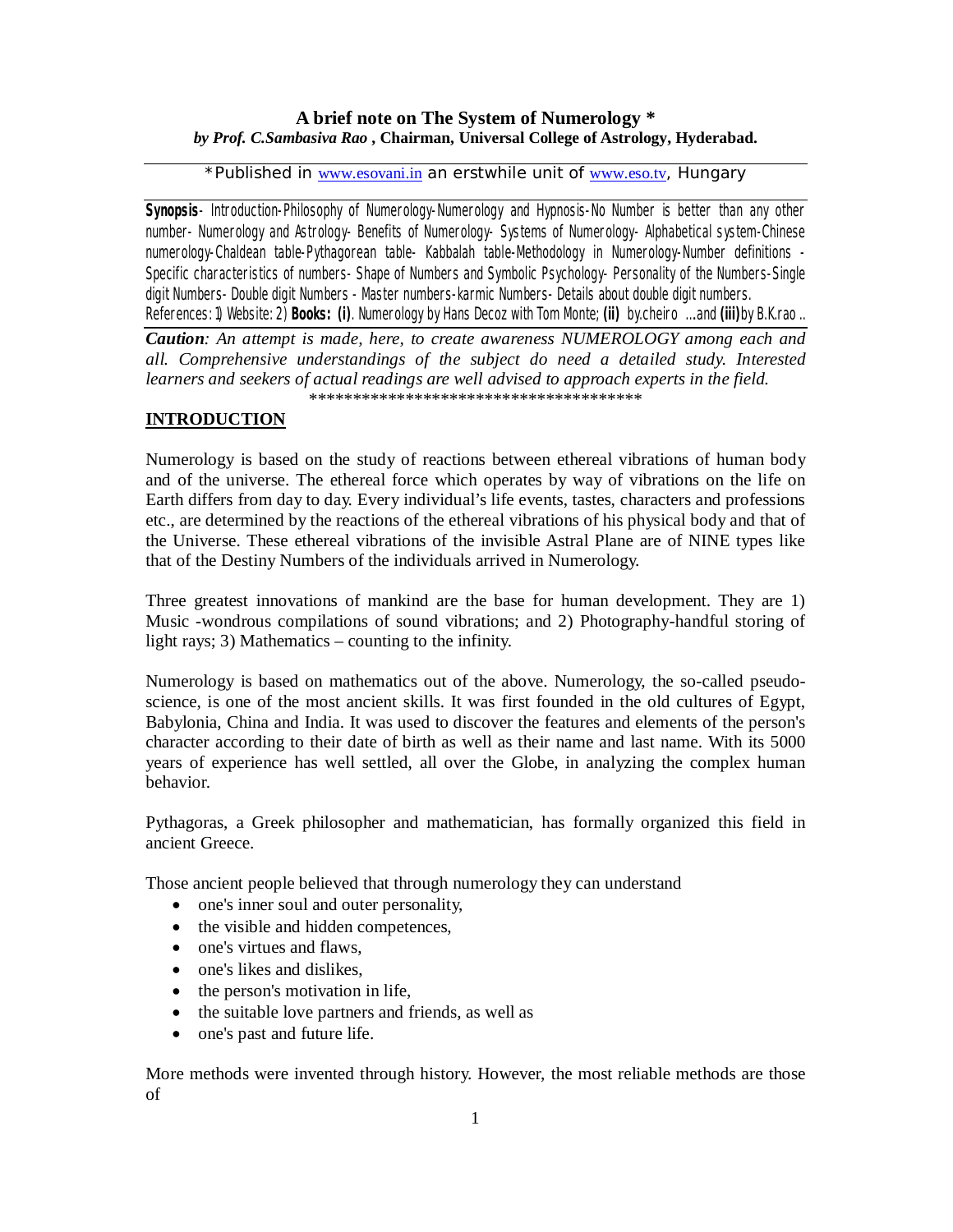- Jewish kabbalah and
- Pythagorean School.

Many people strongly believe in the symbolic and even magical meaning of numbers which can affect a person's life.

## **Philosophy of Numerology**

Fundamental premise of numerology is that life and the universe as a whole is in an orderly base. Numerology by definition mean orderly.

Universe maintains not only its form and structure but also changes in a precise and orderly way.

Orderliness is seen in the unfolding sequence of molecular world (DNA) pattern to the developing of a child. The arc of life is consistent and stable since about 2 million years of human habitation. Thus, there is no randomness in creation. For example three decades ago heart diseases were field random. Today it is understood that the cause of any illness is in daily behavior and eating patterns.

Natural science was merely the tool that was used to discover the underlying orderliness known as GOD. Out of this consciousness came such spiritual sciences as numerology.

Numerology is based on the underlying unity. Names and date of birth(s) are connected to the deepest inner being of the man. Only intuitive mind is capable of perceiving and interpreting these relationships. Names are not accidental. Name is a collection of sounds, a melody and in their deep and perfect way reflect the person. The rhythmic sound of the name given by the parent has a relationship to the vibrations emanating from the child since the time of conception. The interaction of the vibrations of name circulated in the human society has its own revelations. Thus, naming and changing of names has become a scientific play.

## **Numerology and Hypnosis**

Every action one takes and every observation one make, whether consciously or not is permanently stored somewhere in sub consciousness. One's ability to retrieve such information is interestingly useful. Everyone has an unique retrial system. In fact this is the base of theory of Hypnosis.

A numerologist also uses such retrieval method to trace a lost object. Principles of Hypnosis are so used in Numerology. For instance ; 'to trace the lost object'. The person who is seeking the help of numerologist is asked to select a number in a particular process which resembles the art of hypnosis. He is asked to sit calmly and recollect the surroundings where he had seen the lost object for the last time and in that condition is made to spell a number for examination by the numerologist.

#### **No Number is better than any other number**

Objectively no number is better than any other number. So any preference to a particular number or numbers is purely subjective.

All numbers have positive and negative aspects. They can be considered better when their vocational attributes are examined i.e., four 4s make excellent accountant, five 5s make better sales people etc.,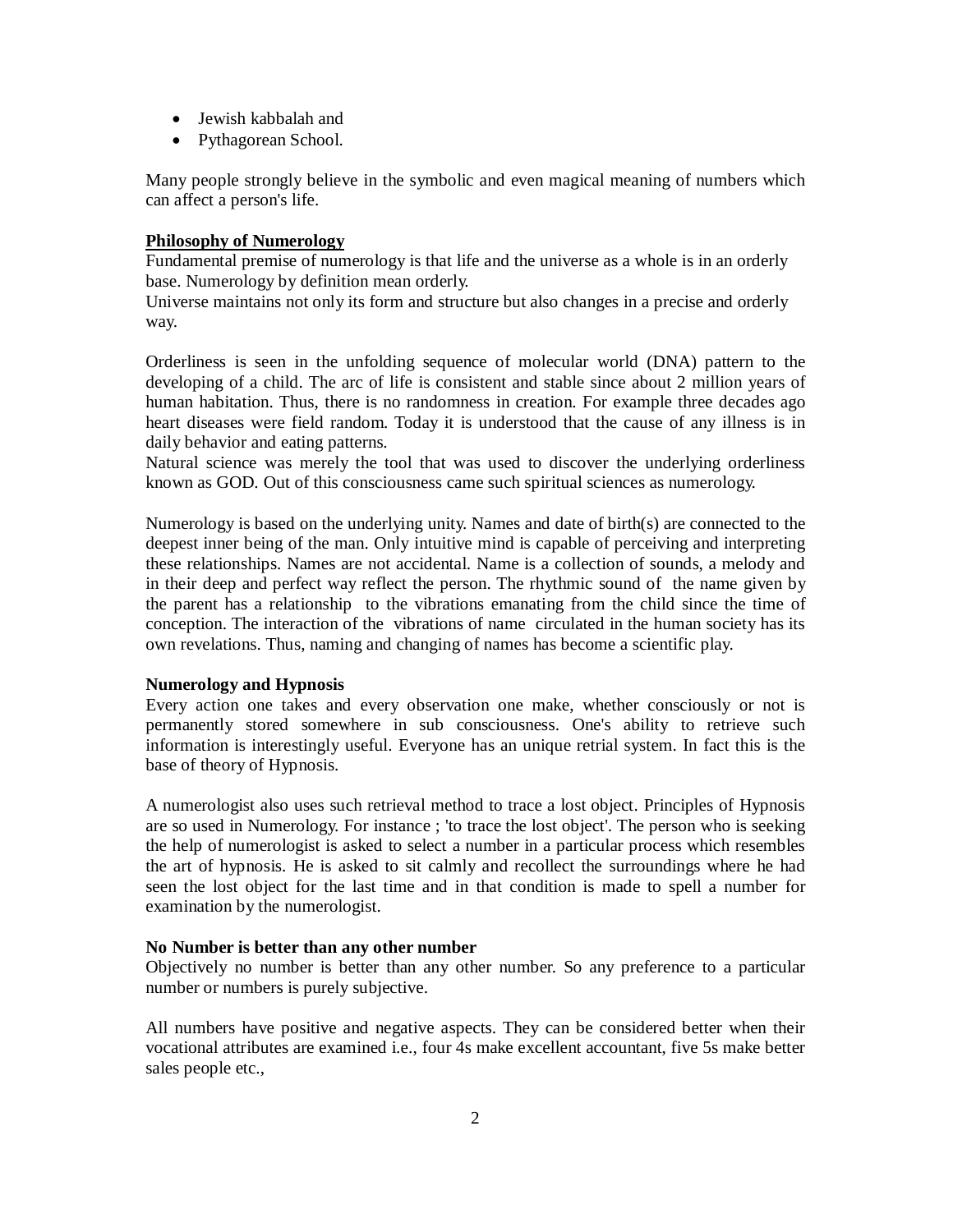Each number has a certain character or personality i.e., 3- creativity, 5-dynamic nature, 6 responsibility etc., Perhaps all that characteristics are in a person but some are more pronounced. It is this link between the character of a particular number and those same traits within him sparks an unconscious recognition or attraction to a number or color.

Our attraction to a particular number is like preference for a certain color. Colors influence our moods as a reflection of our inner state.

#### **Numerology and Astrology**

Some astrologers believe that each number from 0 to 9 is ruled by a Celestial body in our Solar system. The layout below is the most widely accepted system amongst modern astrologers but there are other conflicting systems as well like Kabalistic system.

Zero – Pluto; 1-Sun; 2- Moon; 3- Jupiter; 4- Sun / Uranus; 5-Mercury; 6-Venus; 7- Moon/Neptune; 8-Saturn; 9-Mars.

Each astrological sign has long been associated with a particular number beginning with : 1-Aries; 2-Taurus; 3-Gemini; 4-Cancer; 5-Leo; 6-Virgo; 7-Libra; 8-Scorpio; 9-Sagittarius; 10-Capricorn; 11-Aquarius; 12-Pisces.

#### **Benefits of Numerology**

Numerology give meaningful advice for all types of situations in human life by describing the cycles one experiences during the course of his life.

Consulting an expert Numerologist, at a right time, definitely helps anyone in many ways for a happy and prosperous life. It is a way to gain greater insight and understanding into inner being and true nature. It reveals, assesses character and personality in a way that is fresh and inspiring. It gives helps to provide self-knowledge to success and freedom. Having a greater insight into strengths and weaknesses helps in every aspect of life. It provides greater perspective on life and prepares for future.

It helps to know, in advance, health problems, financial difficulties, accidents etc.,

## **Systems of Numerology**

**Alphabetical system: All** over the world there are a number of systems with different definitions in conversion of alphabets to numerical value.

Examples include the Abjad numerals in Arabic, the Hebrews numeral, Armenian numerals, Geek numerals. Jewish tradition assigns mystical meaning based on their numerical values and on connections between words of equal value, is known as *gematria.* 1=a,j,s 2=b,k,t; 3=c,i,u etc., and then summed..

Different methods of calculations exist, including Chaldean, Pythagorean, Hebraic, Helyn Hitchcock's method, Phonetic, Japanese, Arabic, India, Chinese etc.,

Calculations in different systems are based on decimal arithmetic/ binary/octal/hexadecimal and vigesimal. Summing the digits in these different systems yields different results.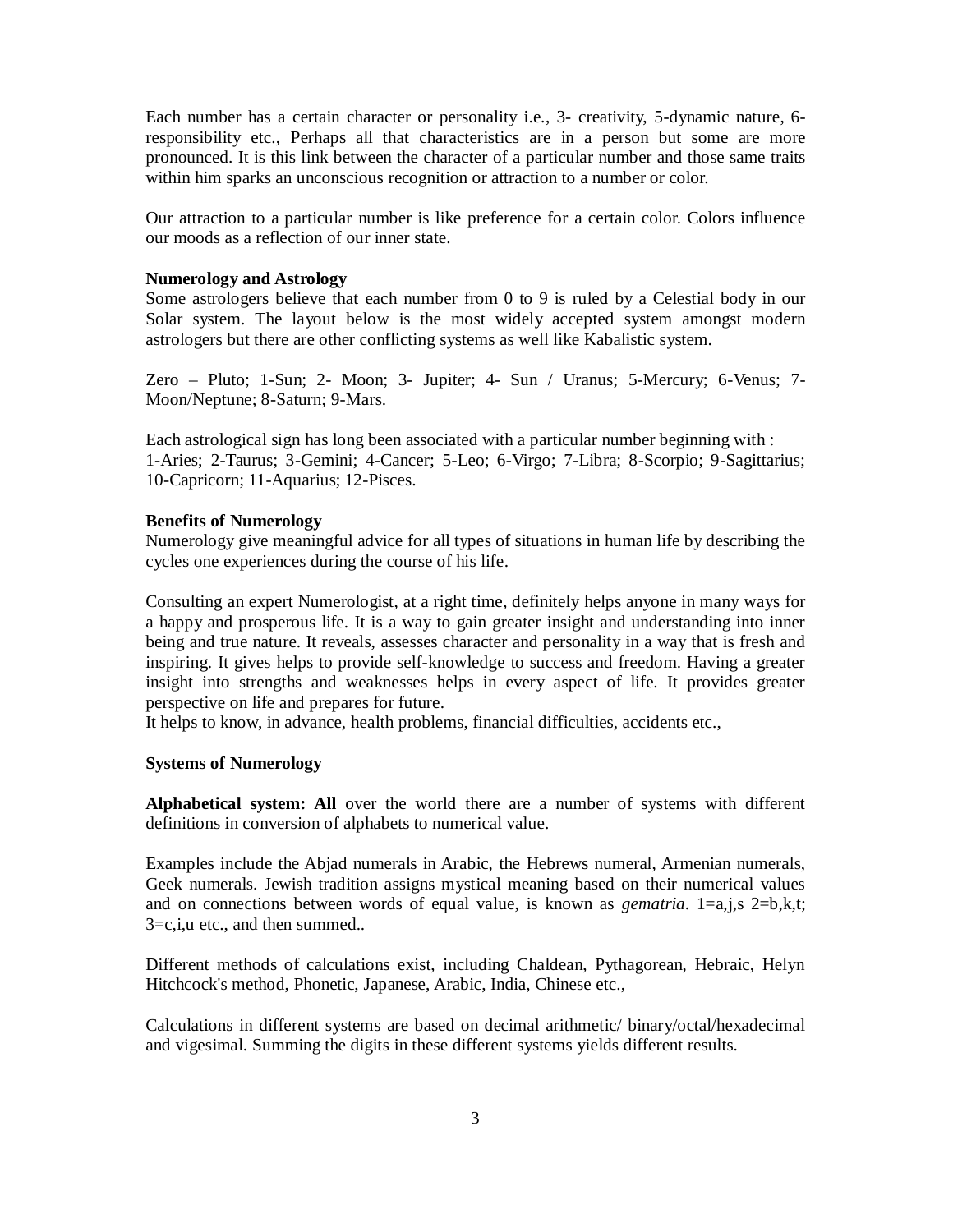#### **Chinese numerology**

Chinese assign a different set of definitions to the numbers. They also consider certain number combinations are luckier than others. In general, even numbers are considered lucky since it is believed that good luck comes in pairs.

Chinese Number Definitions : 1-sure; 2-easy; 3-live; 4-considered unlucky since the pronunciation of 4 is a homonym with the word for death or suffering, 5- the self me, nothing, never, 6-easy and smooth; 7- a slang/ vulgar word in Cantonese; 8- sudden fortune, prosperity; 9-long in time, a slang/vulgar word in Cantonese .

Some lucky number combinations include: 99-doubly long in time, hence eternal; 168-road of prosperity; 518- I will prosper; 814- similar to 168 – 'be wealthy, entire life' 148 also implies the same; 'entire life be wealthy'

According to the numerological theories, the most important influence in a person's life have the numbers from the date of birth as well as the unique number from the name and last name that is found by the defined numerological tables.

| The following tables are in wide use: |                                                      |
|---------------------------------------|------------------------------------------------------|
| Chaldean table                        | Pythagorean table                                    |
| 1 2 3 4 5 6 7 8 9                     | 1 2 3 4 5 6 7 8 9                                    |
| A B C D E<br>U<br>$Q_{\nu}E$ -        | <b>ABCDEFGHI</b>                                     |
| I K G M H V                           | J K L M N O P Q R                                    |
| J R L T N X                           | $\underline{\mathbb{S}}\mathbb{T}$ UV W X Y Z        |
| ΖS<br>W                               |                                                      |
| $\frac{Q}{Y}$                         |                                                      |
|                                       |                                                      |
|                                       |                                                      |
| Kabbalah table                        |                                                      |
|                                       | 0 1 2 3 4 5 6 7 8 9 10 11 12 13 14 15 16 17 18 19 21 |
|                                       | YVRCDEXFGHIJL MNOPRSTA                               |
| w<br>K                                | z u                                                  |
|                                       |                                                      |

# **Methodology in Numerology-**

This needs a good reading and thorough practice to gain expertise. However, a brief is given here to know about the process. By taking the data like birth date, time, name in full, popular name etc.., numerologist, in his own expert way make a chart and to proceed for readings and predictions.

## **Some of the terms used by numerologist – are -**

1. Name number ; 2. Personality number; 3. Destiny number; 3. Plan of Expression – mental level-Physical level-emotional level-; 4. Life Path; 5. Generation number..etc.,

**Number definitions-** There are no set definitions to the meaning of specific digits. Common examples include:

0 -Everything or absoluteness.

- 1-Individual Aggressor.
- 2- Balance Union. Receptive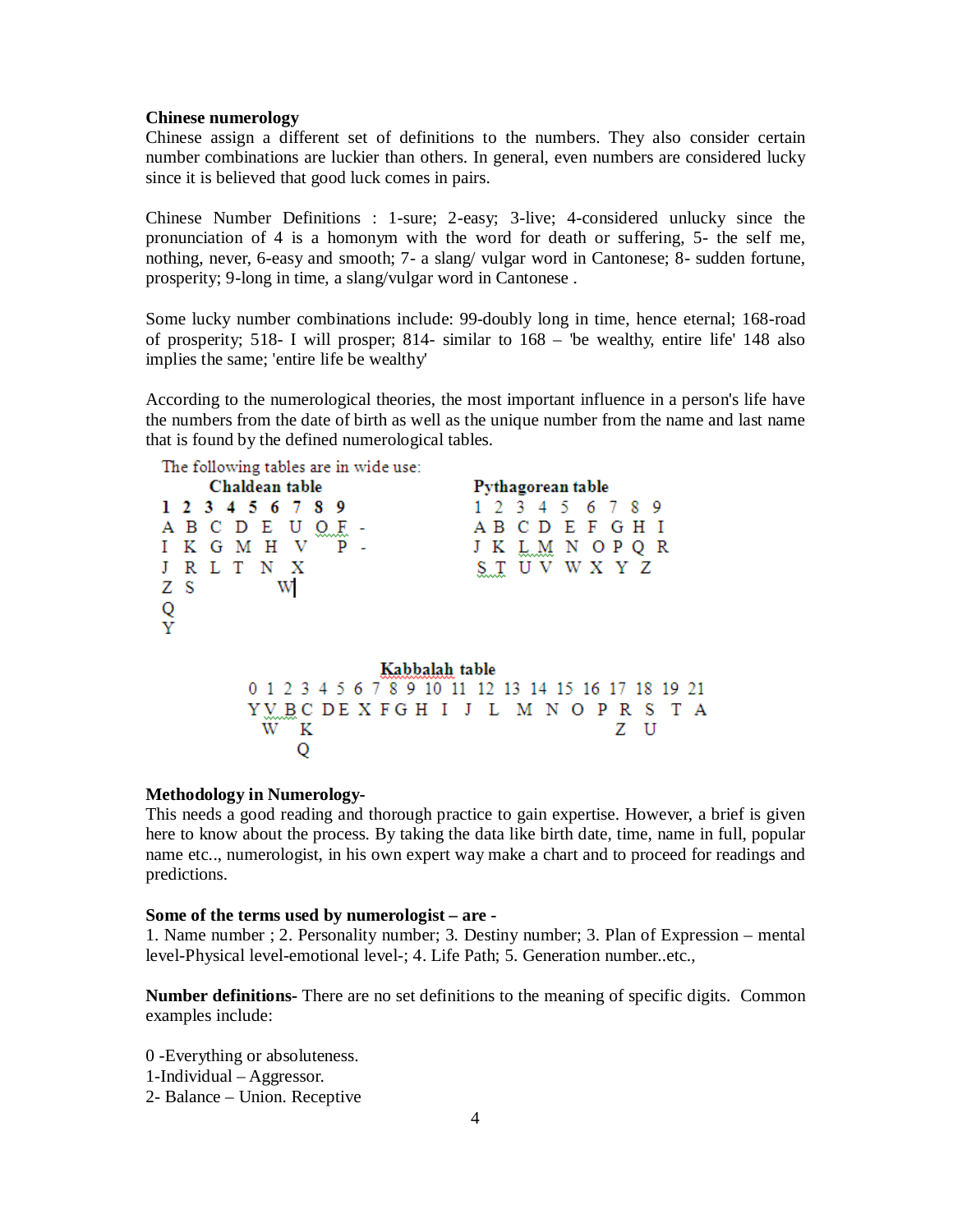- 3- Communication/interaction. Neutrality.
- 4- Creation
- 5- Action. Restlessness
- 6- Reaction/flux. Responsibility
- 7- Thought/ Consciousness
- 8- Power/Sacrifice.
- 9- Highest level of Change
- 10-Rebirth

# **Specific characteristics of numbers**

Numbers can be seen as 'archetypes'. They represent human qualities in greater or lesser quantities. Each Number has an Archetypal quality.

- e.g., No.1- embodies masculinity, a strong drive, individuality and determination,
	- No.2- Quality of sensitivity, femininity,co-operation and gentleness,

Each number is the opposite of the next number. i.e., No.1 is the opposite of No.2. And No.2 is the opposite of No.3. Clear and defined personality of each number helps to predict each number's response to any given situation. A number do possess nuances within its field of characteristics that are enhanced or diminished due to its place in the chart. Also a number can complement other number and enhance and support each other. Numbers are so much like people that getting to know them is a continuing process.

# **Shape of Numbers and Symbolic Psychology**

Symbolic psychology explains as to how the symbols of numbers reflect their natures as below.

- 1 Pillar shape reflects independence, leadership and strength of that number
- 2. Symbolizes its resilient strength, humble, sensitive, diplomatic. Easy to depress and to quash yet flexible like a spring. No.2 raises again much quicker than does the No.1
- 3. Open and inviting shape- self-expression, verbal art, enthusiam, inspiration, Most imaginative of all numbers, Ready to embrace anything in this World and the World above.
- 4. Square-shaped is down-to-earth. It sits on the ground, Foundation and a rock-of support for other numbers. Represents limitation (often self-imposed) and discipline, Never a dreamer.
- 5. Seems to turn around its central point. Most dynamic of all. Will try anything at least once. True to its nature, Open front and back.
- 6. Most loving and sacrificing, Mother/fatherhood number, Seems pregnant with love.
- 7. Thinker and Hermit; Seeker of Truth; Reminds a wise old man with an outstretched arm – holding a shinning lamp in search of solutions.
- 8. Balance between spiritual and material world. Reflects heaven and earth in the two circles staked on top of each other.
- 9. A circle on a lead-representing the completion of a cycle, turning back to the beginning –which is manifested in the fact that whenever any number is added to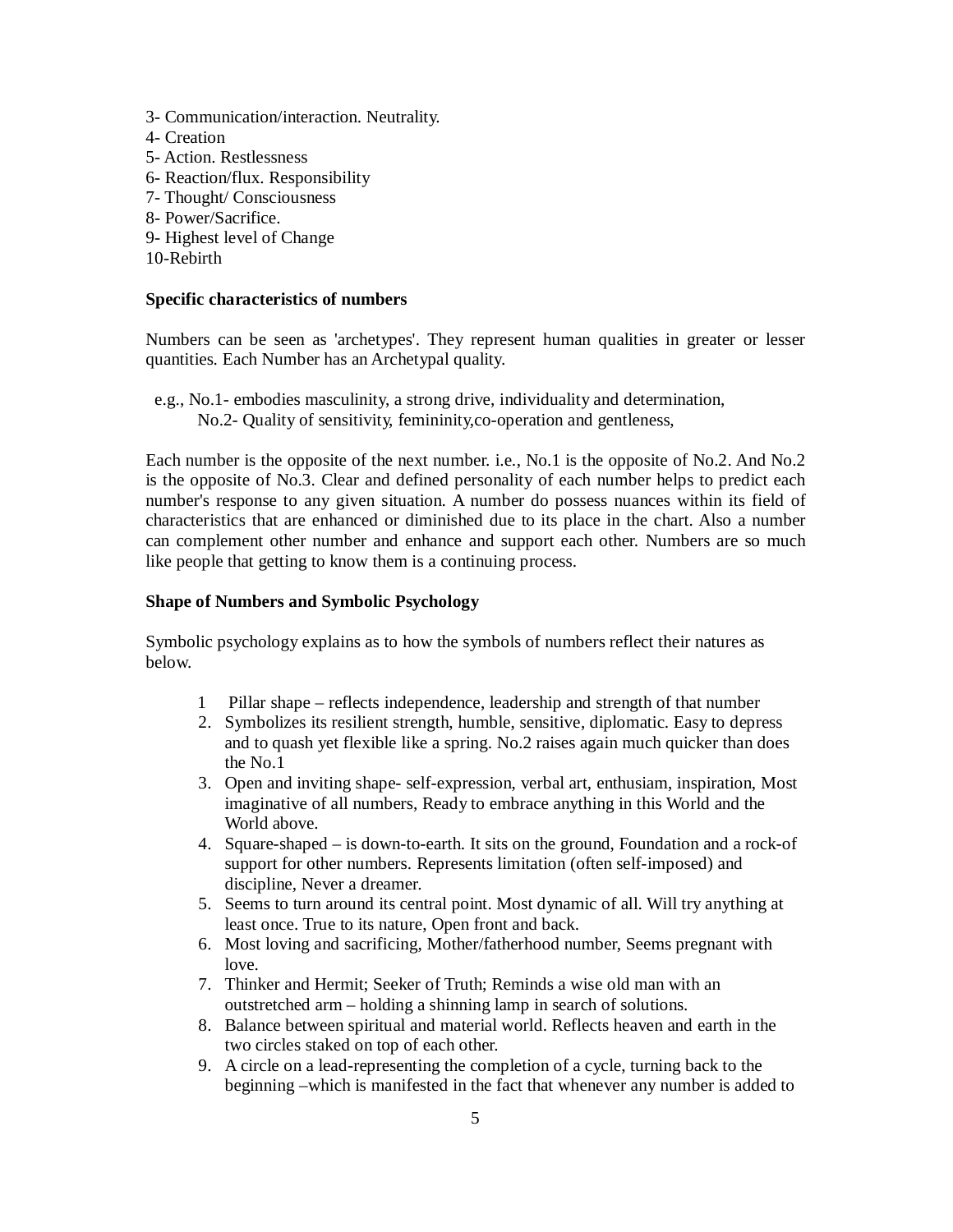the number 9 it comes back to itself. e., the integer n umber of 9+5 is 9. It represents completion and detachment. Like No.6 is very loving – but No6. Sends love to the family, friends and community No.9 sends to the whole World. It is humanitarian. Three different ways of looking at the 9 are – the shape of the symbol, the mathematical strangeness and what it represents in numerology.

# **Personality of the Numbers.**

Personality of numbers 1 to 9 represent full scope of human characteristics. Just as the primal colors form the basis of millions of colors found in the universe the 9 archetype numbers combined in an endless variety form the basis of each individual's unique personality. Both single and double digit numbers signify characteristics.

A brief of such characteristics are as below:

# *Single digit Numbers:*

No.1- Instigator Most independent, Unconventional, Individualistic of all numbers. Represents the beginning. Source, Innovator etc.,

No.2- Gentle of all umbers; represents co-operation; diplomacy; Tactful; Power behind the throne; Supportive number

No.3- Most playful of all numbers; creative, inspirational, motivating, Self-expression and Communication; Happy-to-go lucky number; Optimistic and enthusiastic;

No.4- Most practical of all the numbers. Sharp eye for details; orderly, systematic, methodical and precise. Reliable, punctual, dependable; Rigid and dislikes changes; form foundation of every enterprise.

No.5- Most dynamic of all numbers. Persuasive, a promoter, Versatile, adaptable, experimentor and explorer, straight-shooter with extraordinary reflexes; adventurous and courageous;

No.6- Most loving of all numbers; harmonious with all numbers; committed; caring; sympathetic; protective as well as responsible; cares for weaker – mother/fatherhood number.

No.7- Most spiritual – seeker of truth; mental; analytical; meditative; self-oriented and often withdrawn; scientist, philosopher, preacher, scholar and sage- quiet contentment- hermit's number.

No.8- Most result oriented; balance between material and spiritual world; powerful; ambitious; big dreams; big plans; gambler; forgiving, broad minded; visionary number.

No.9- Most humanitarian of all numbers- effort and sacrifice; giving, sharing, loving; caring; world-wide consciousness; genius; synthesizer; creative and artistic; aloof, noble, aristocratic, healer of the many.

# *Double Digit Numbers*

Certain double-digit numbers have specific meanings. They are classified known as Master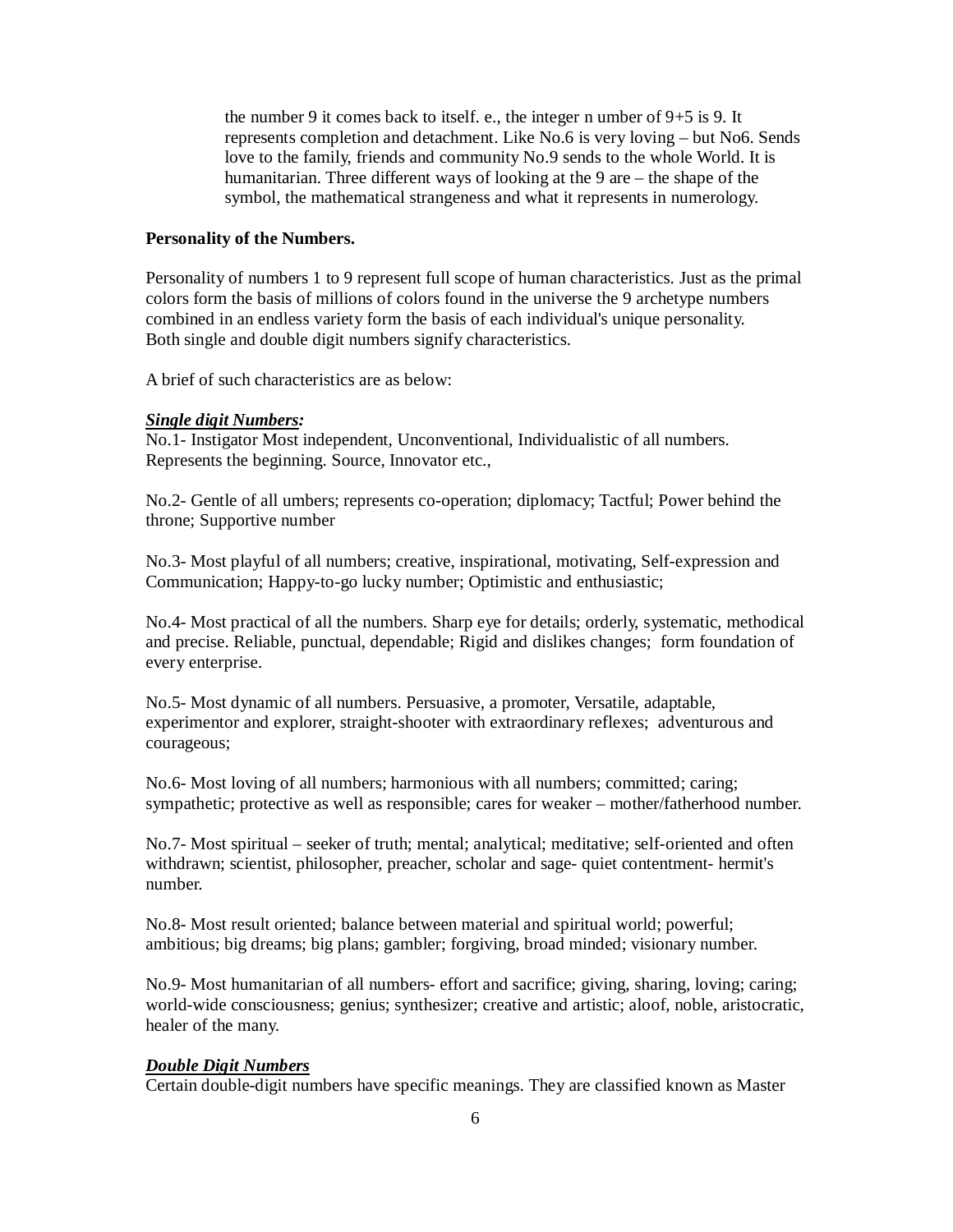numbers, (11 and 22); and Karmic numbers (13,14,16,and 19).

*Master numbers* – No.11 and No.22 – they are more potential than other numbers. - Highly charged; difficult to handle; require time, maturity and great effort to integrate into one's personality. Both numbers experience the pressures at the early age. They must work toward the realization of goals that are larger than personal ambition.

No.11 – represent illumination – a channel to subconscious; insight without rational thought; a dreamer; charismatic, leadership; inspiration, inborn duality, create fears and phobia; walks the edge between greatness and self-destruction;; Peace is not found so much in logic but in faith it is the psychic's number.

No.22 – Most powerful of all – also called Master builder; turn most ambitious dreams to reality-has the many inspirational and intuitive insights of the No.11- Has the combined

practicality and methodical nature of the No.4 – Unlimited yet disciplined- Not practical – No 22s waste their potentials- Serves the world in a practical way.

*Karmic Numbers* **–** 13, 14,16,and 19- These numbers represent the human behavior of discharging the Karmic debt i.e., rectifying the errors made in the evolutionary cycle of his previous births.

No.- 13 – works hard to accomplish task in spite of hurdles- Scatter energies on many projects and jobs-take short cuts for quick success- gets poor self-image- they must essentially develop orderliness to gain success.

No. 14 – they abused human freedom in previous life and now forced to adjust to ever changing circumstances and unexpected occurrences – addict to drug, alcohol etc., They must develop modesty in all affairs to be successful.

No. 16 – indicate re-union with great spirit but through a painful process; with their highly intuitive and refined intellect look down others. Thus they get acute alienation and loneliness; Should surrender to GOD with full faith and gratitude to obtain peace.

No.19 – Self-imposed independence- rejection of help from others leading to self-imposed prison and thereby difficulties. To be successful they should understand that while seeking to stand on their own that "no man is an island" and all are indeed "all bits of the main".

### **Details about double digit numbers:**

10 - Great strength and creative energy – may be positive or negative – should be careful in its use.

11 - Temptations and dangers. May fail to manage problems effectively.

12 - Learn on own mistakes. Selfless. May become a victim.

13 – Waste energies by attending on several jobs at the same time. Shortcuts are harmful.

14 - Strong to face constant changes in life. Travel a lot and meet new people. May have to experience dangers.

15 - Can easily influence others because of their positive energy. Pleasantly artistic.

16 - Many difficult decisions. Negative waves also cause problems. Prone to accidents.

17 - They may be successful or may fail, gain or lose wealth as they show their abilities only in certain situations.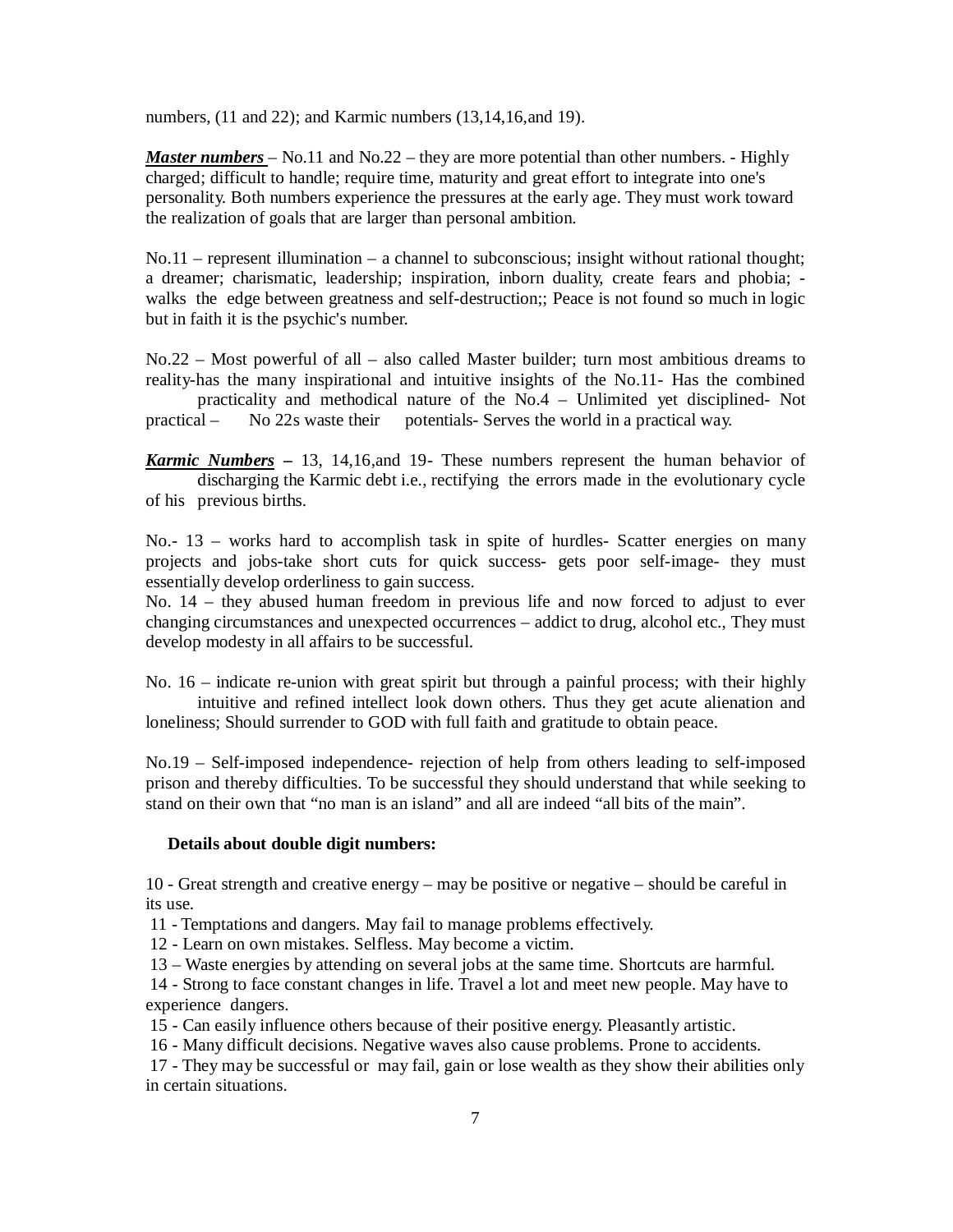18 – Close people may cheat and should not trust others. Must choose friends and partners.

19 – Go happily without problems. Materially well of and also socially respected. Own efforts reflect in every success.

20 – Regularly face changes due to high ambitions. May face unexpected events.

21 - Success and prosperity assured. Name and fame in later parts of life.

22 – Known for unselfishness. Sure to fail. Have to face deceit, bad health,

23 – Good success and wealth. Good orators.

24 – May get help from other sex.

25 – Difficulties in the first half of life and acquire wealth in the later parts of life.

26 – Failures in love and friendship. Monetary losses.

27 - Strong in expression.. Good social reputation. Fight to accomplish their goals. Such people are seen in the fields of literature, sports etc.,

28 – Get into troubles due to retrieving back. May be successful with co-operation.

29 – Health problems, Love failures.

30 - Good in organizing. Prosperous. Fond of travel..

31 – Their mistakes keep them far off. Anxious and depressed. No good ideas.

32 – Good in communications. Materially successful. Meets both success and failure as they wish to control everything.

33 – Symbolizes love. They are intelligent and cheerful.

34 – Hardship and troubles in the earlier ages and happy and prosperous material life in later parts of life.

35 – Known for possible losses. Should be careful in investments and in selecting partners – life/business.

36 - Good literary talents. A lucky number.

37 -Ambitious, courageous and at the same time successful. All negative energies get destroyed by themselves.

38 – No self confidence leading to dangers, conflicts. Women may help them.

39 – May get into emotional and financial problems. Good in fighting to prove their opinions.

- 40 Famous for revolutionary ideas, sudden changes, disappointments.
- 41 Skillful and creative, communicative and successful professionally.

42 – Loyal, economical and attractive.

43 – Accomplish their wishes and hopes in spite of odds like accidents, health problems.

44 – Disappointments both in social and professional fields due to choose wrong friends and love partners.

45 - Good reputation and social position. They compete and defend their interests.

46 - Ambitious, courageous and successful. Strong and destroy the negative energy.

47 - Occasionally lucky in love. Often worried and troubled.

48 – Has to face problematic love life, betrayals,financial difficulties, yet sacrificing nature..

49 – Must be cautious to work in troubles, changes that may come up.

50 – Know the ways of earning money. Good communicative skills.

51 - Problematic life and love relationships.

- 52 May be deceived by woman. Prone to accidents and failures.
- 53 Should be careful in investment and choosing friends and love/ business partners.

54 – like 45 - Good reputation and social position. They compete and defend their interests

55 – Good in solving problems in life. Courageous, ambitious and successful, joyful.

56 - Experience problems and worries of every kind.

57 - Sudden changes and sufferings are possible. There are cycles of good and bad periods.

58 - Emotional and financial problems are possible.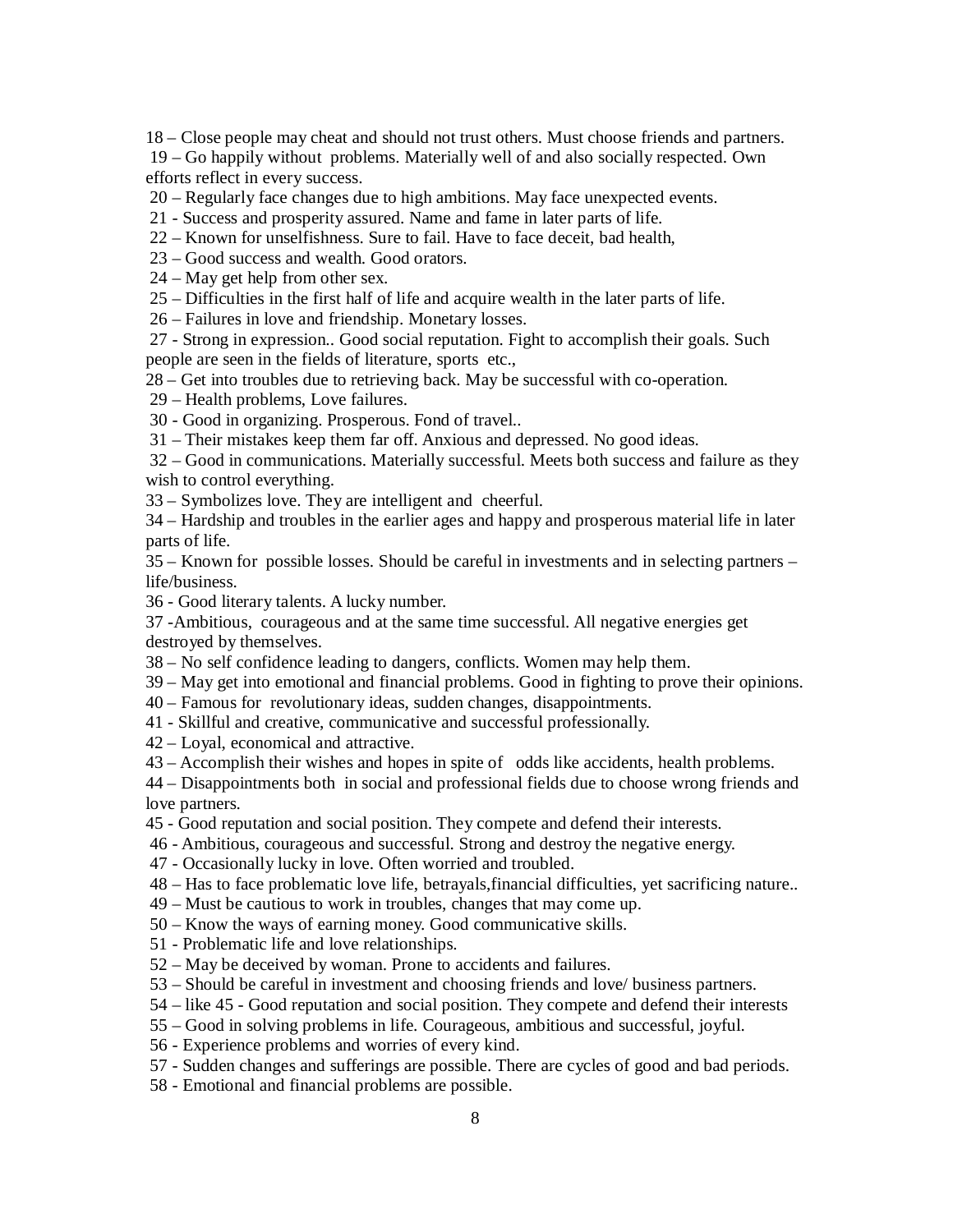59 -Good in communications and can defend their ideas and opinions. Clever in monetary dealings.

60 – Sensual, intelligent and artistic.

61 - Often worried, troubled and depressed. Disappointments and divorce are possible.

62 - Financial and emotional problems are possible. Partnerships are not recommended.

63 - This is a lucky number. These people are artistic and talented for literature.

64 - Material losses are possible. These people have a rather difficult life.

65 - Ambitious, courageous and successful and capable of destroying the negative energy.

66 - Emotional and business problems are possible as well as big sacrifice and suffering.

67 - The beginning may be bad with a lot of pressure but good fortune wins at the end.

68 - Creative and communicative and they are very clever when they are dealing with money. Must be more patient.

69 - Happy in love. Attractive and passionate. Artistic and skillful.

70 - Full of hard work but in later part of life happy and pleasant. Diligent, clever, successful.

71 - Persistent and practical. Lonely yet certainly happy later in life.

72 – like 27 - Strong in expression.. Good social reputation. Fight to accomplish their goals. Such people are seen in the fields of literature, sports etc.,

73 - 37 -Ambitious, courageous and at the same time successful. All negative energies get destroyed by themselves.

74 - Happiness is uncertain because they will encounter many dangers. Troubles and worries are possible.

75 - Everything these people achieve is the result of hard work and sacrifice.

76 - These people have great desires and hopes but the results in life may be very weak.

77 – Good in communications in defending their opinions. Creative and clever in dealing with money and are financial successful.

78 – like 69-Happy in love. Attractive and passionate. Artistic and skillful at manual jobs.

79 - Worries, disappointments, dangers and marriage problems are possible.

80 - Sensitive, quiet, diligent, persistent and disciplined. Talented for politics.

81 - Conflicts within a family and divorce are possible as well as problems with law. These people should be careful of fire.

82 - These people are jealous and will have many enemies. The divorce is possible and they often go back to the start.

83 - Troubles, worries and conflicts in life are possible.

84 - Will have emotional problems and they will experience cheating and betrayals. They will go through the period of sacrifices and financial problems.

85 - Often be victims and they will have emotional and financial problems as well. Conflicts are possible.

86 - These people are creative and communicative. They are clever when they deal with money but

they need to be more patient.

87 - These people are happy in love. They are attractive and passionate. They are artistic and skillful at manual jobs.

88 - Many worries, troubles and disappointments are possible as well as marriage problems.

89 - The first part of life is full of hard work and renunciation but the second part will bring them happiness.

90 - Possess strong will. Are restless and competitive, honest, diligent.

91 - Professional success but will experience financial problems and family crisis.

92 - Unhappy in love because of the bad choice of partners. May also get health problems.